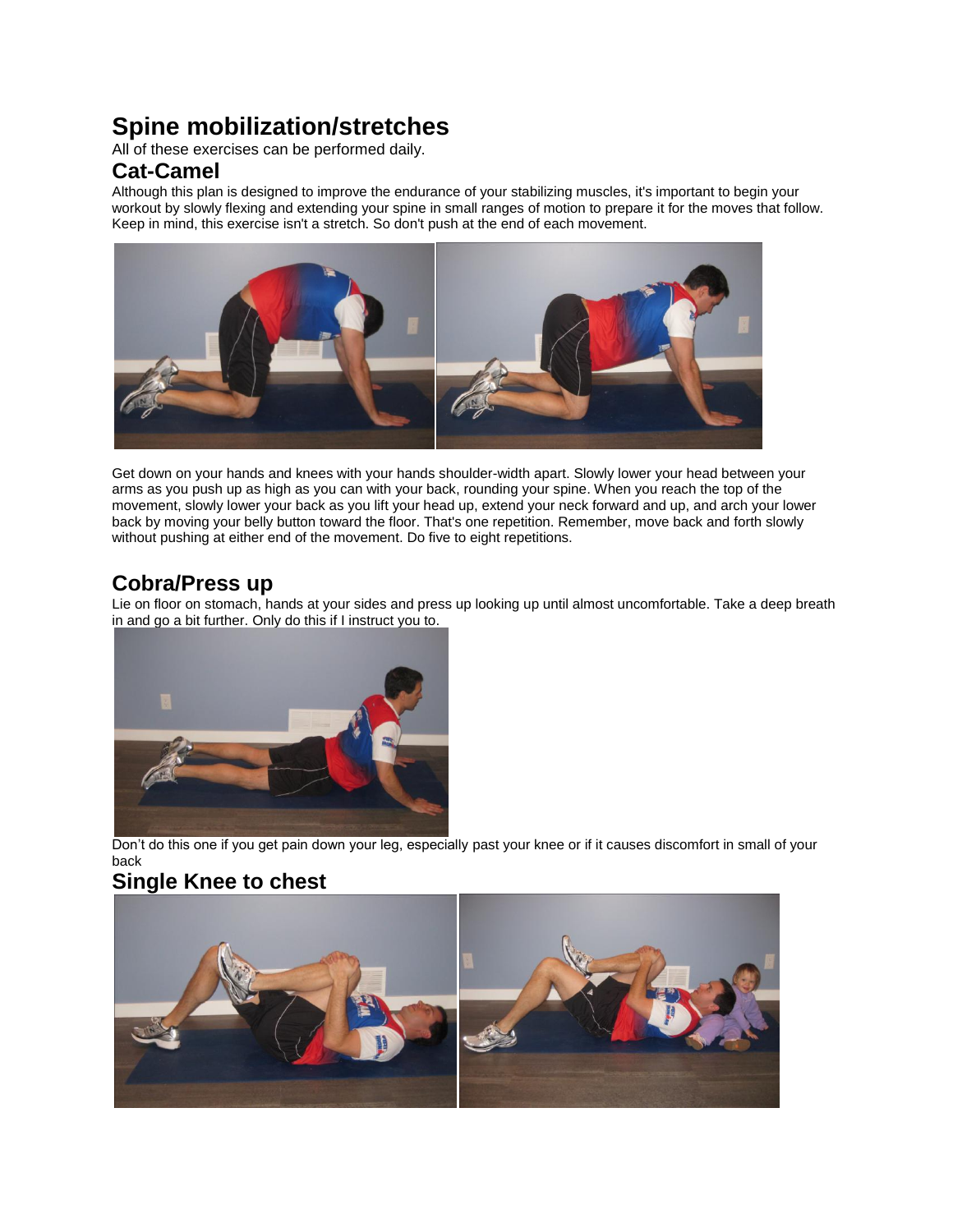### **Knee to opposite shoulder**

Pull right knee to left shoulder and visa versa. See above just pull to shoulder.

# **Cross foot over opposite knee and pull in ("piriformis stretch")**



**Knee Rock side to side**







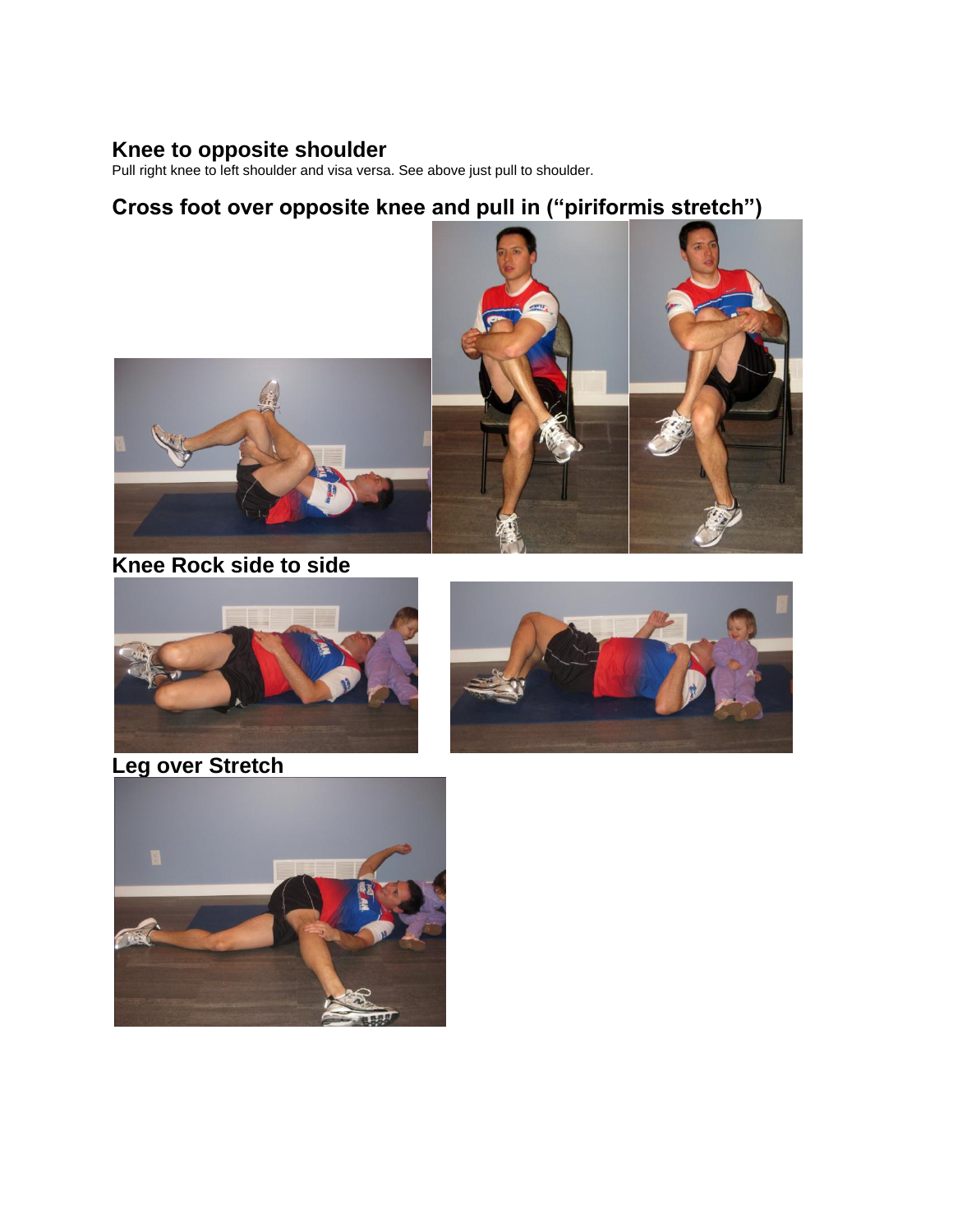# **Low Back Strengthening/Endurance**

### **You must use the "Abdominal Brace" for all these exercises**

Squeeze your abdomen as tight as possible. Make yourself strong. Don't suck in. Now hold it and learn to breathe while holding the brace, that is stability. It is Iike a cough or laugh or being punched in stomach.

# **Spine Neutral-maintain it for all exercises**

Hold each exercise two full breaths or 6 -10 seconds while maintaining abdominal brace

## **Curl-Up**

This exercise forces you to work your entire abdominal muscle complex while keeping your lower back in its naturally arched position. The move minimizes stress on your spine while increasing the endurance of the muscles.



#### **My neck if flexed a bit too much here, try less**

**How to do it:** Lie on your back on the floor with your left leg straight and flat on the floor. Your right knee should be bent and your right foot flat. Place your hands palms down on the floor underneath the natural arch in your lower back. (Don't flatten your back.) Slowly raise your head and shoulders off the floor without bending your lower back or spine, and hold this position for 7 to 8 seconds, breathing deeply the entire time. That's one repetition. Bend at your lid back not lower back. Do four repetitions, then switch legs so that your right leg is straight and your left is bent. **Advanced move:** Try raising your elbows off the floor as you curl up. For an even greater challenge, start by contracting your abs, and then curl up against that force.

### **Side Bridge**

You'll work your lateral stabilizers-muscles that are crucial in ensuring that your spine is fully supported-by assuming a body position that puts them at a disadvantage and forces them to work harder than normal.

**How to do it:** Lie on your left side with your knees straight and your upper body propped up on your left elbow and forearm. Place your right hand on your left shoulder or on your hip. Now slowly push your hips forward while lifting until your body forms a straight line from your shoulders to your knees. Hold this position for 7 to 8 seconds, breathing deeply the entire time. Do four or five repetitions, then switch to your right side stopping in the plank on the way to opposite side. When you turn, turn as a unit hips locked to ribs.

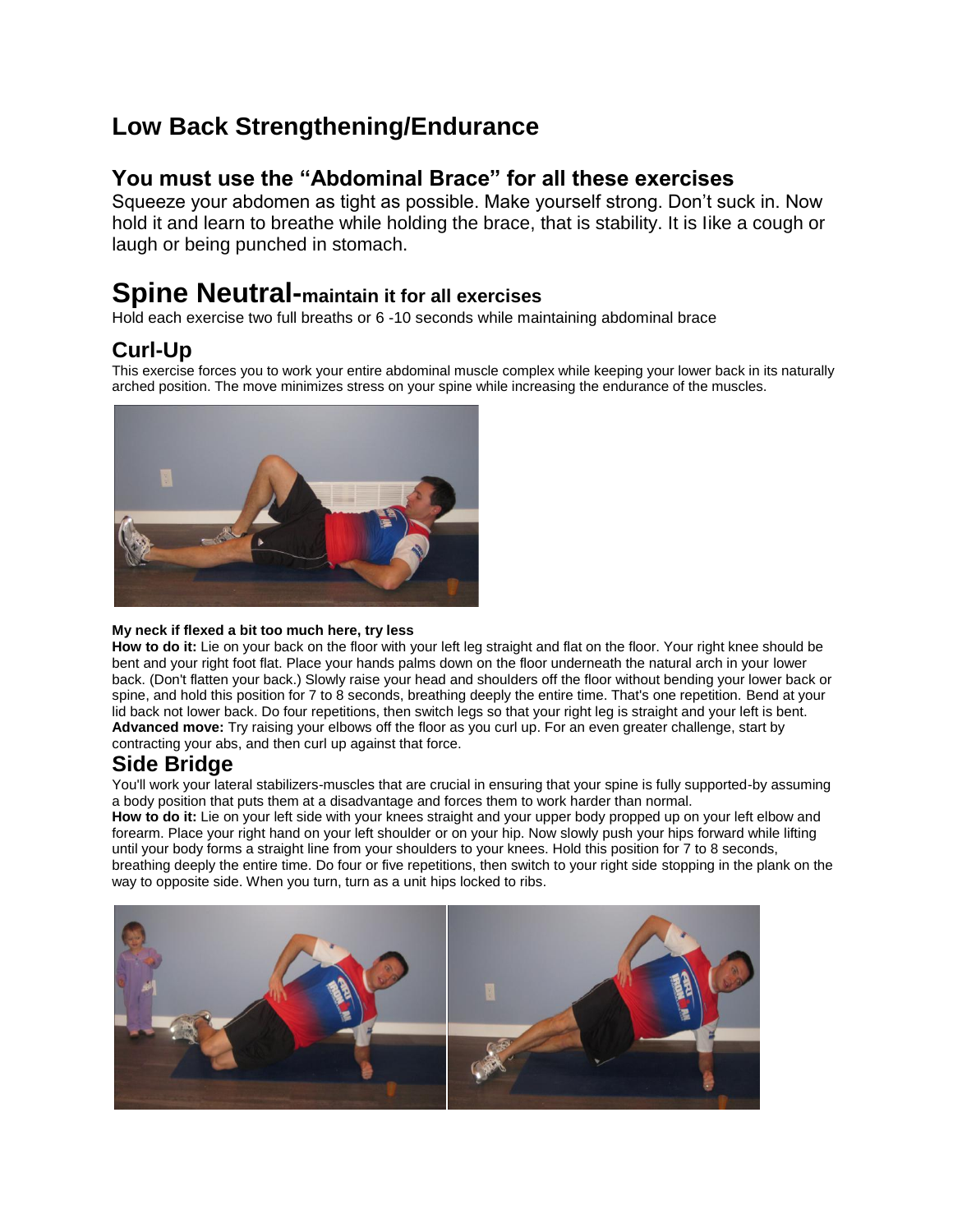Push your hips forward as doing a glut bridge. To progress this movement you can lift the top leg in the air.

### **Plank**

Assume a modified pushup position as shown, elbows under your shoulders. Keep your shoulder blades back and down and your abs tight. Hold for 7-8 seconds, pause, and repeat four times. That's one set.



Can also do cross crawl/bird dog in this position. Start by squeezing left glut to raise left leg off of floor and progress by lifting right arm as well

## **Bird Dog/Cross Crawl**

This exercise works your lower- and middle-back extensors.

**How to do it:** Get down on your hands and knees with your palms flat on the floor, shoulder-width apart. Slowly raise and straighten your right leg and left arm at the same time. Hold that position for 7 to 8 seconds, breathing deeply throughout the exercise. Lower your arm and leg straight down, and then sweep them along the floor back into the starting position. That's one repetition. Perform four repetitions, then switch sides.

If performing from face down. Squeeze your glut. Don't arch your back





### **Pelvic Tilts**

While lying on your back, curl your hips under. Try to flatten out the arch in your back by pressing your back into floor. Do 30-50 daily. Especially important for women.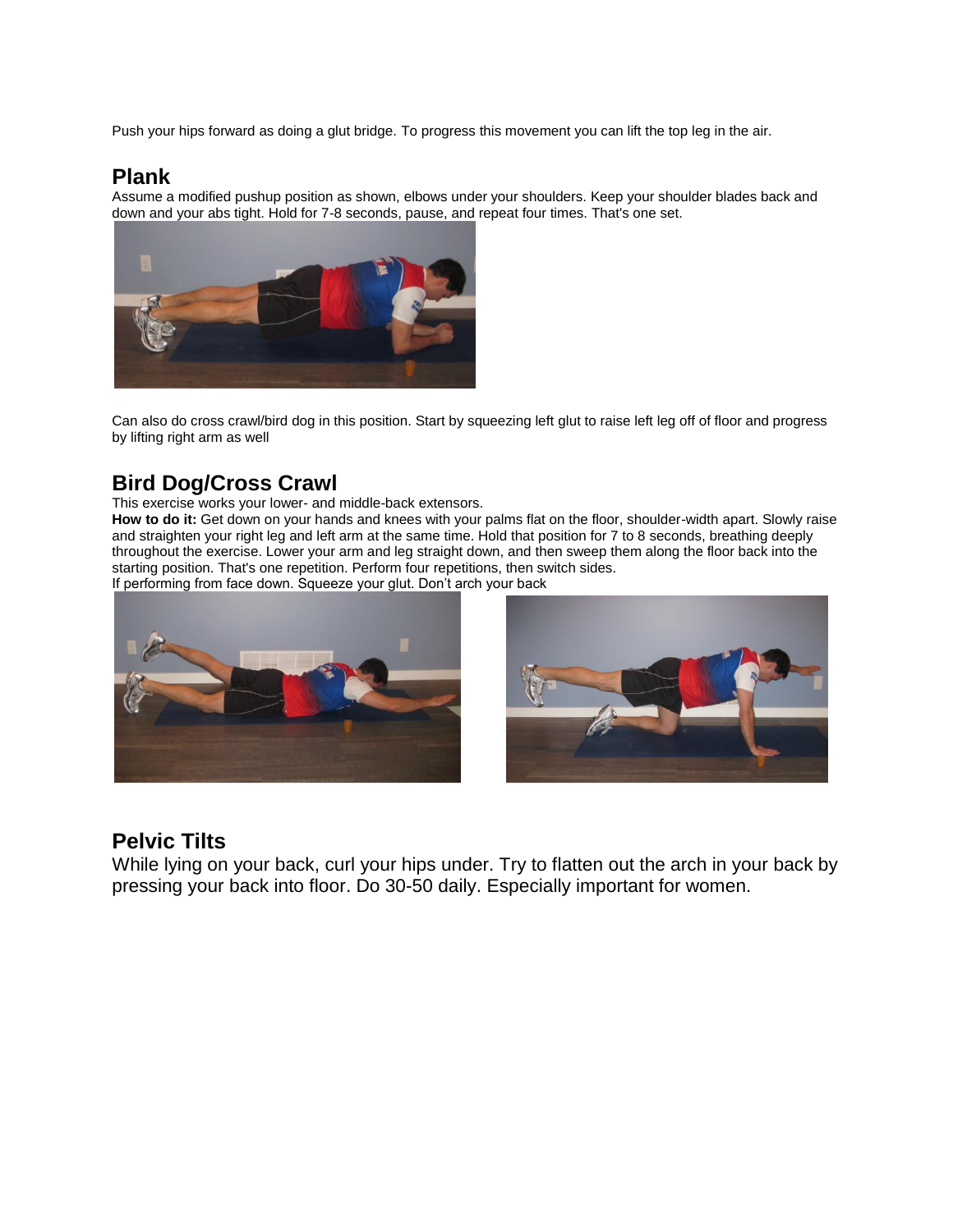### **Dead Bug**

Lie on the floor. Put hand in small of back and push into hand. **Don't let spine extned ie come of your hand.** Raise knees to 90 degrees and touch opposite hand to opposite knee. Raise right hand over head while extending left leg to approx 45 degrees not letting spine come off hand. Do 10 per side then switch legs.





**Don't arch your back!!!** Maintain your spine neutral/abdominal brace. Use opposite arm and opposite leg touching them in the middle. Add a foam roller lengthwise for increased difficulty. Or add a baby.



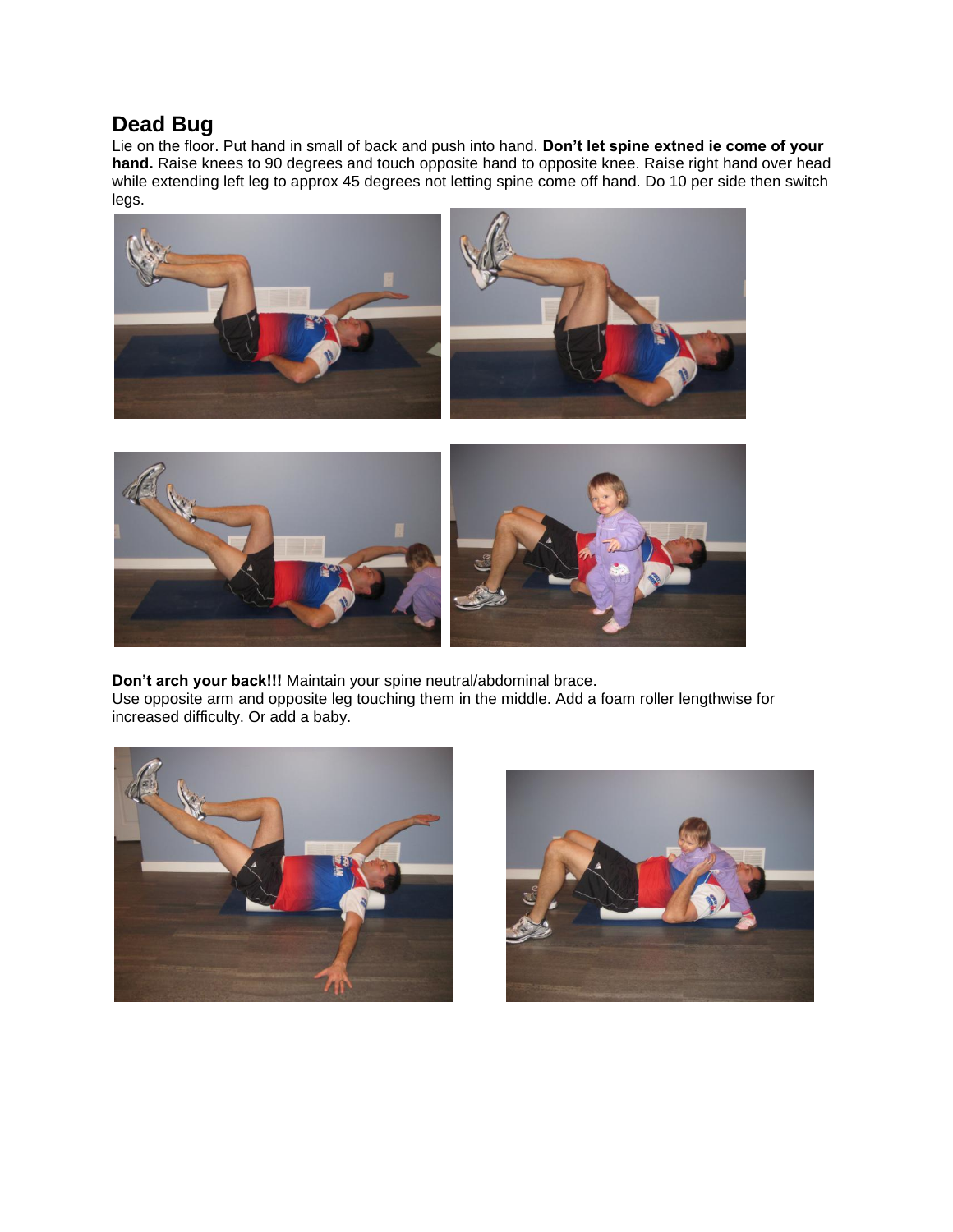#### or a medicine ball with some rotation



## **Glute Bridge—SUPER IMPORTANT!!!**



(works butt, hamstrings, abs, pelvic muscles)

Lie on your back with your knees bent and your feet flat on the floor. Place your arms at your sides, palms facing down or across your chest. Squeeze your glutes and slowly raise your butt off the floor until your body forms a straight line from your knees to your shoulders. Squeeze your butt together like holding a coin between your cheeks. Hold this position for 2 to 5 seconds, then slowly lower yourself back down to the floor and repeat the move as many times as you can. Like 30-50 from floor then you can go to ball.